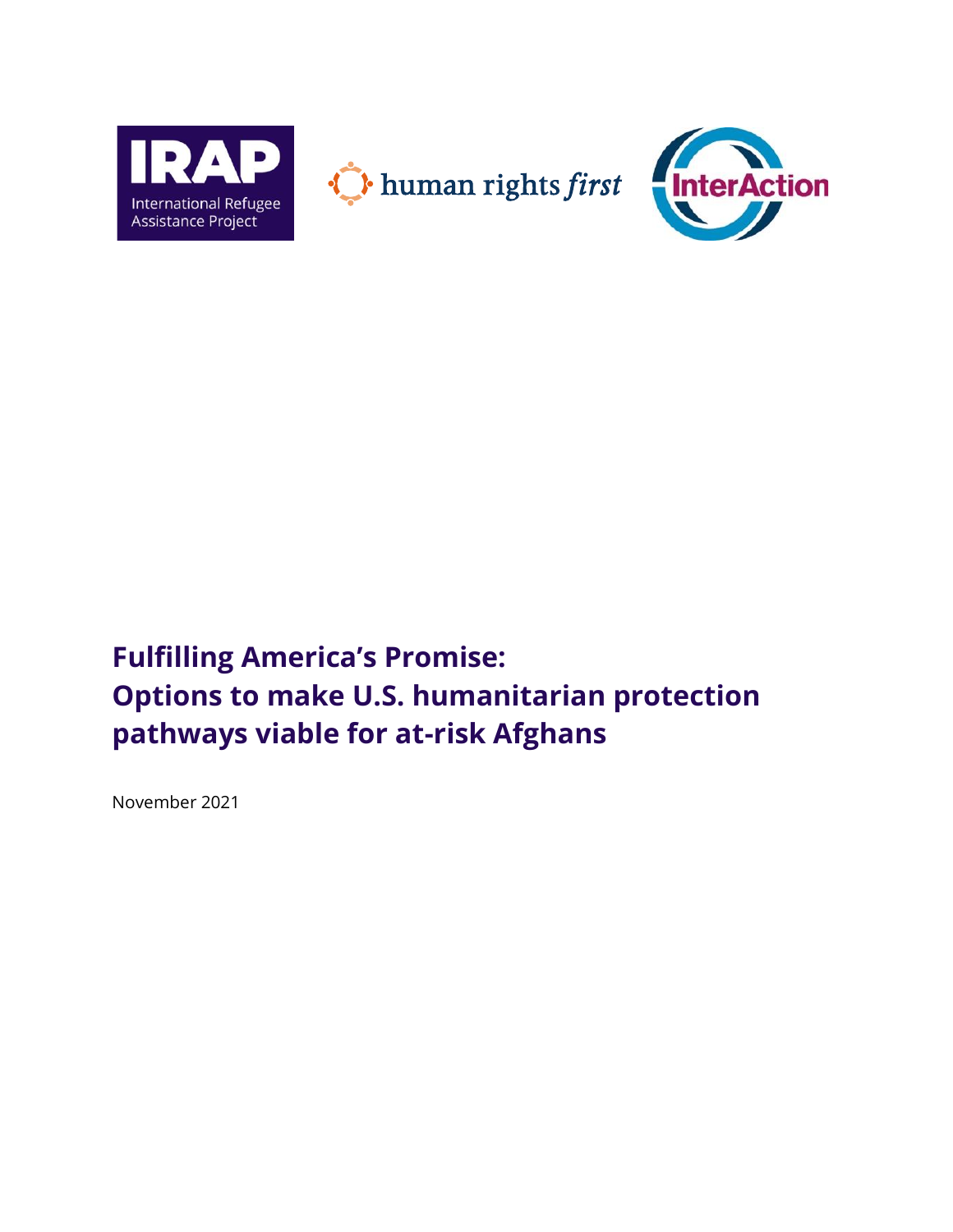## **Executive Summary**

Tens of thousands of at-risk and U.S.-affiliated Afghans who are eligible for humanitarian protection in the U.S. remain in danger inside Afghanistan or in third countries. Yet, despite [overwhelming popular support](https://apnews.com/article/immigration-afghanistan-united-states-veterans-only-on-ap-512f1f9465371fdd02ae94feee62852f) to fulfill America's promise to protect these Afghans, the United States is falling tragically short.

In this report, the International Refugee Assistance Project (IRAP), InterAction, and Veterans for American Ideals lay out several options available to the Administration to operationalize viable humanitarian pathways out of Afghanistan and third countries and into the U.S.

This analysis is broken into two sections. First, we identify groups of at-risk Afghans in need of humanitarian protection. These are groups the U.S. government has already stated its commitment to protect. Second, we outline steps the Administration can take to facilitate the safe passage of at-risk Afghans from Afghanistan, into third countries, then onto overseas U.S. facilities, and finally into the United States.

- For **Afghans in Afghanistan**, the U.S. should remotely conduct threshold eligibility screenings for immigration pathways to the U.S., work with international organizations in Afghanistan who can meet in-person with eligible Afghans, and then issue consular appointments in third countries that, with the assistance of the U.S., be used to facilitate entry into a third country.
- For **Afghans in third countries**, the Administration must take immediate steps to effectuate the safe and expeditious transit to overseas U.S. facilities and then to the U.S. through pathways such as the U.S. Refugee Admissions Program (USRAP), the Special Immigrant Visa (SIV) Program, and humanitarian parole.

The U.S. has in the past assisted displaced people fleeing imminent danger from countries where a formal and physical diplomatic presence was not possible. Through a unified and coordinated executive branch response, the Administration can fulfill America's promise of safe passage to those left behind.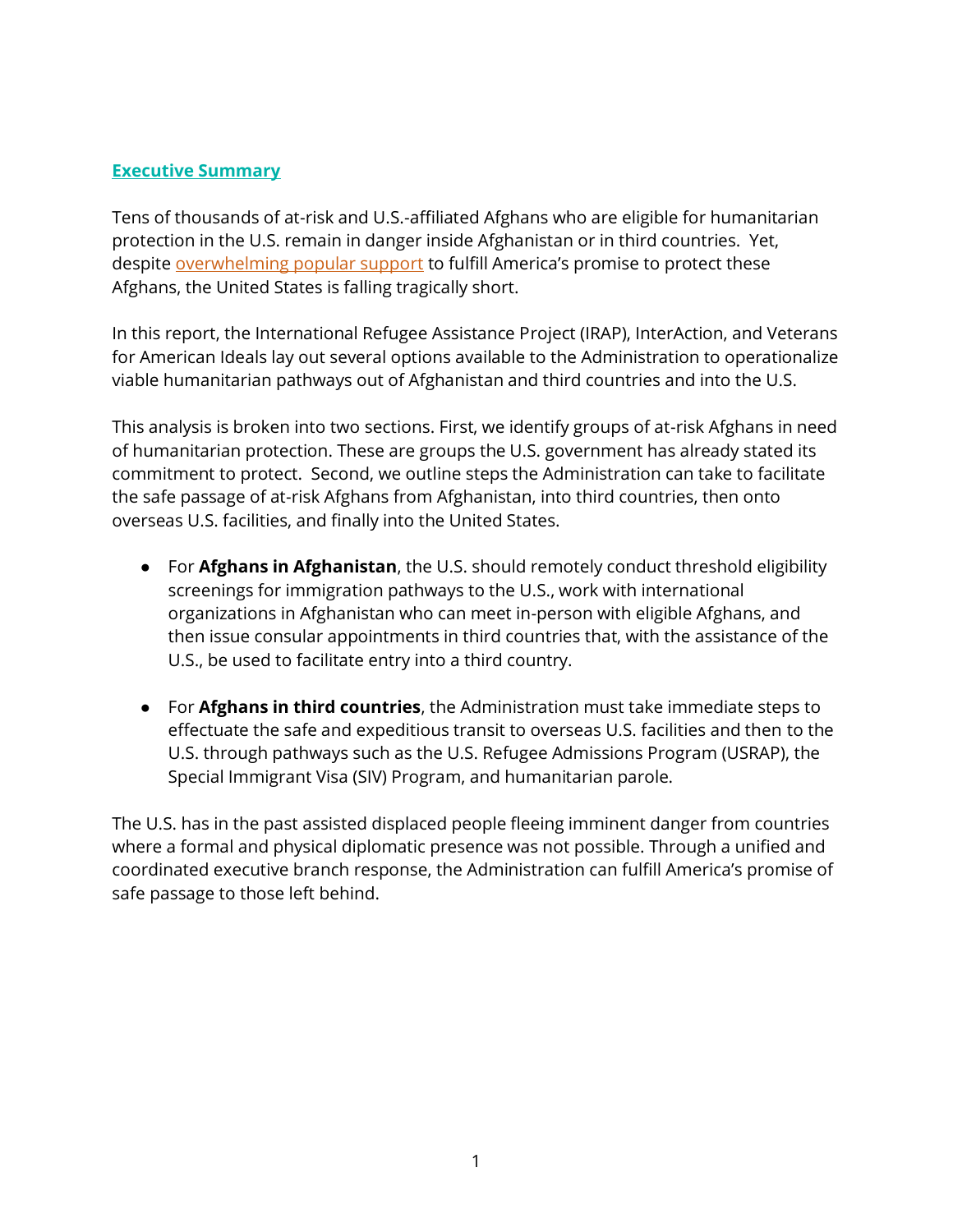## **Introduction**

More than two months have passed since the collapse of the Afghan government to Taliban forces. While tens of thousands of at-risk and U.S.-affiliated Afghan nationals have made it into the United States, thousands more who are eligible for humanitarian protection in the U.S. remain in danger inside Afghanistan or in third countries with little evidence that the Administration will soon meet the moment with an effective plan. These Afghans have humanitarian pathways to the U.S. because the U.S. itself recognized the obligations it created over the many years of the U.S. mission in Afghanistan and identified this group for protection through various programs.

As we demonstrate in this report, the Administration possesses a wide array of authorities and options to safely and expeditiously provide safe passage for Afghans out of Afghanistan and third countries and into the U.S. These solutions are not unprecedented; the United States has been here before and brought people to safety from locations where conflict and conflagration have prevented an official diplomatic presence.

The options laid out herein may be complex and challenging, but they can be realized through unified and coordinated action. Should the Administration feel like insurmountable barriers exist, it should plainly identify them so that Congressional partners and stakeholders can assist before it is too late for too many Afghans.

#### **Part One: Identifying at-risk Afghans for safe passage into the United States**

The abrupt collapse of the U.S.-backed Afghan government and the hasty evacuation that followed in its aftermath left thousands of Afghans in danger of imminent harm. Among the vulnerable groups in need of safe passage to safety and to whom the U.S. has pledged assistance (in no order of prioritization) are:

● **Thousands of Afghans who were employed by or on behalf of the U.S. government over the 20-year U.S. mission.** This includes those who may be eligible for a Special Immigrant Visa (SIV) but is not limited to them. The Department of State's extremely narrow interpretation of employment "by, or on behalf of, the U.S. government," excludes Afghans who worked for the United States under grants and cooperative agreements and Afghans who worked for U.S.-based nongovernmental organizations (NGOs) in Afghanistan. This narrow interpretation will prevent thousands of U.S.-affiliated Afghans from obtaining an SIV, but they are in no less danger for their service to the United States or because they are considered by the Taliban to be affiliated with the United States.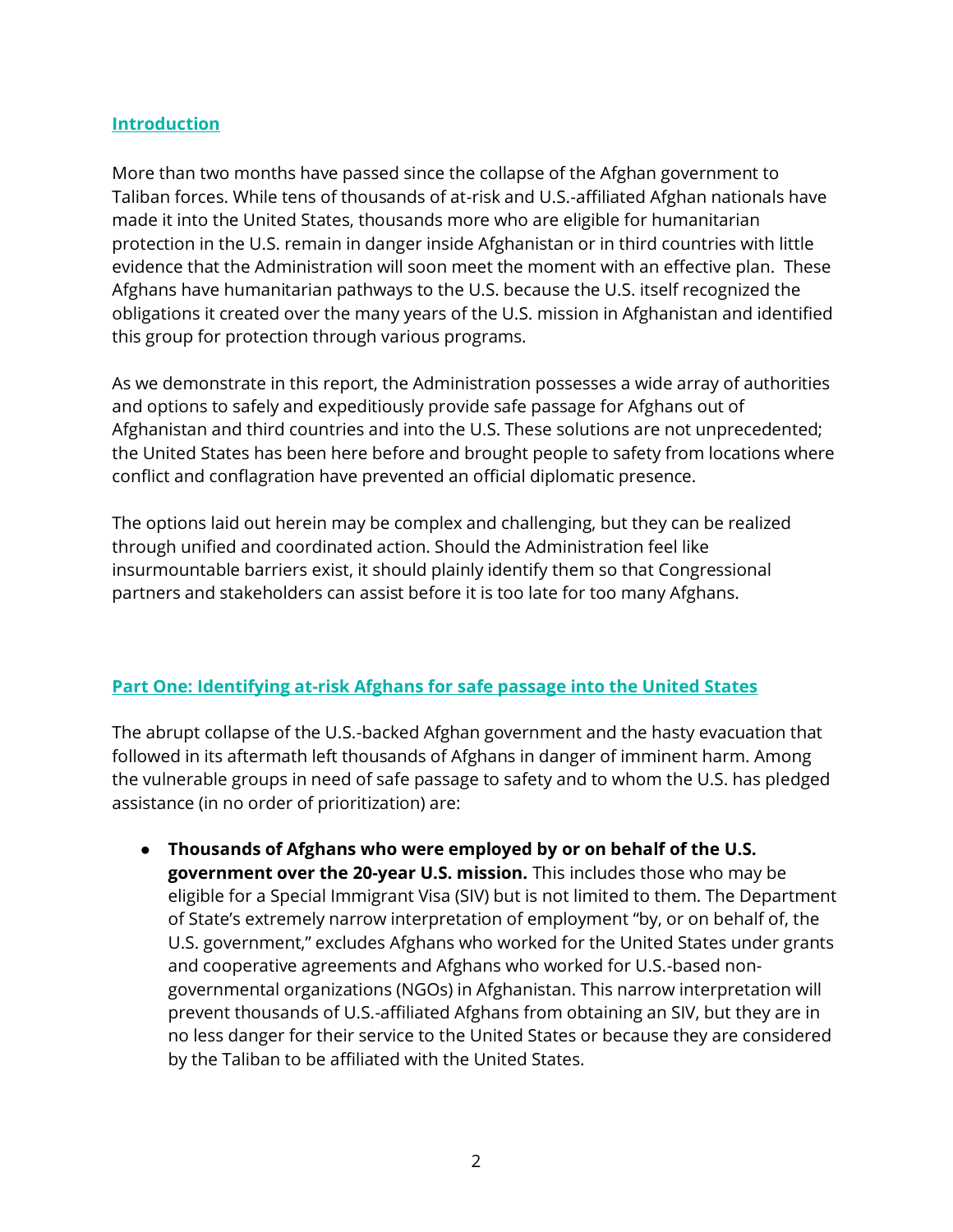- Afghans who are **family members** of American citizens, lawful permanent residents, SIV applicants, refugees, and asylees are another vulnerable group at imminent risk of violent reprisals from the Taliban and other anti-U.S. forces in Afghanistan. [Public reporting](https://www.wsj.com/articles/afghans-in-america-try-to-save-family-members-as-options-dwindle-11629142979) indicates that hundreds of family reunification petitions were pending at the Embassy in Kabul to reunite American citizens and green card holders with family members when the Embassy closed. This includes unaccompanied children stranded in Afghanistan with a parent lawfully in the United States.
- Additionally, there are **vulnerable communities in imminent danger from the Taliban** and other militant groups regardless of any affiliation with the U.S. This includes, among others, democracy activists, human rights defenders, journalists, academics, civil servants (e.g., election workers and judges), women leaders, girls, religious and ethnic minorities, and LGBTQ individuals. Just days ago, Amnesty International [reported](https://www.bbc.com/news/world-asia-58807734) the Taliban murdered more than a dozen Hazaras, continuing decades-long violence against that community. The Taliban and other violent militants have made it clear that these communities remain a target.

While some members of these groups were evacuated and eventually paroled into the United States, many more were left behind in Afghanistan and cannot escape the country on their own. They remain at imminent risk of violence and persecution from both the Taliban and ISIS-K. Furthermore, **many managed to escape into, but now languish in, [third countries](https://www.reuters.com/world/asia-pacific/evacuated-afghans-hoping-resettle-us-face-extended-limbo-third-countries-2021-09-02/) with no clarity as to what will happen to them and their families.** 

While the logistical and policy implications of each individual's situation are different, the obligation of the U.S. government to them and their families is the same. These individuals include thousands who:

- were evacuated out of Hamid Karzai International Airport (HKIA) via flights facilitated by the U.S. Department of Defense but operated by foreign governments and private charters who stepped in to augment U.S. evacuation capacity;
- have been waiting in U.S. military facilities all around the world since mid-to-late August after being evacuated out of HKIA via flights operated by the U.S. military; or
- crossed land borders into neighboring countries and remained there or in other nearby countries.

*The U.S. military and diplomatic presence in Afghanistan may have ended in August, but the U.S. government's obligations did not, and the Biden Administration must provide pathways to safety for these communities.*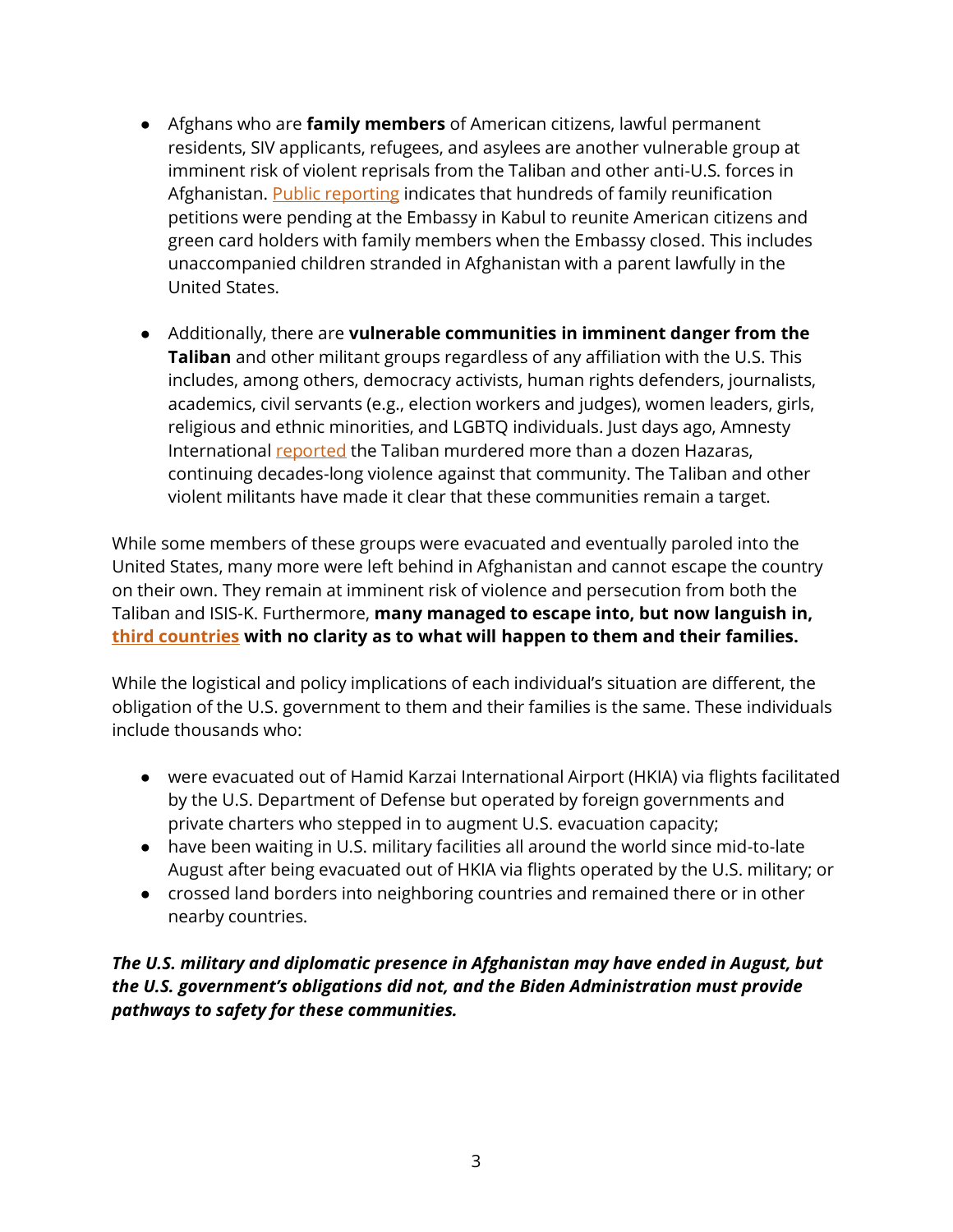# **Part Two: Facilitating the safe passage of at-risk Afghans to the United States**

While U.S. law provides for several protection pathways into the U.S., as currently constructed, each generally requires Afghans to first undertake the perilous journey out of Afghanistan. This is simply not a viable option for most Afghans. Thus, the U.S. must facilitate the safe passage of at-risk Afghans to the United States. The lack of an embassy or consulate in Afghanistan does not relieve the U.S. of this responsibility.

## **A. Processing in Afghanistan without Consular Capacity**

The United States has proven repeatedly that it is capable of continuing to process and resettle at-risk foreign nationals, even those in countries under hostile regimes where maintaining a physical consular presence is challenging or impossible, such as in Cuba and Syria. For example, the U.S. has previously worked with the Austrian government to help resettle Iranian religious minorities in the absence of an embassy or consulate in Iran. While the Taliban takeover of Afghanistan makes in-country immigration processing difficult, the U.S. must adapt to these circumstances, as it has during other periods, to ensure that eligible Afghans can receive protection in the U.S. To do so, we suggest the following:

#### **In-country Screening**

- To the extent the Administration takes the position that current immigration processes may not be able to be completed through finality (i.e., boarding a flight destined for the U.S.) in Afghanistan, the U.S. should take steps to **establish a screening process for at-risk Afghans in Afghanistan that would facilitate their entry into a third country so that they can then complete processing in a third country**.
- Afghans who submit new applications to access immigration pathways, and those with pending applications, should be considered for this in-country screening process. In agreeing or requesting to participate in this screening, applicants would need to consent to the sharing of certain personally identifiable information with the necessary U.S. partner entities (as described below).
- U.S. adjudicators reviewing immigration applications of Afghans in Afghanistan must first carry out all possible processing, including vetting, that can be completed using the contents of the application, existing records, and other known information without meeting with the applicant in person.
- At the end of this stage, immigration officials must make a **threshold determination as to whether the applicant may be eligible for the underlying benefit**. If so, the case will be forwarded to partner entities for identity verification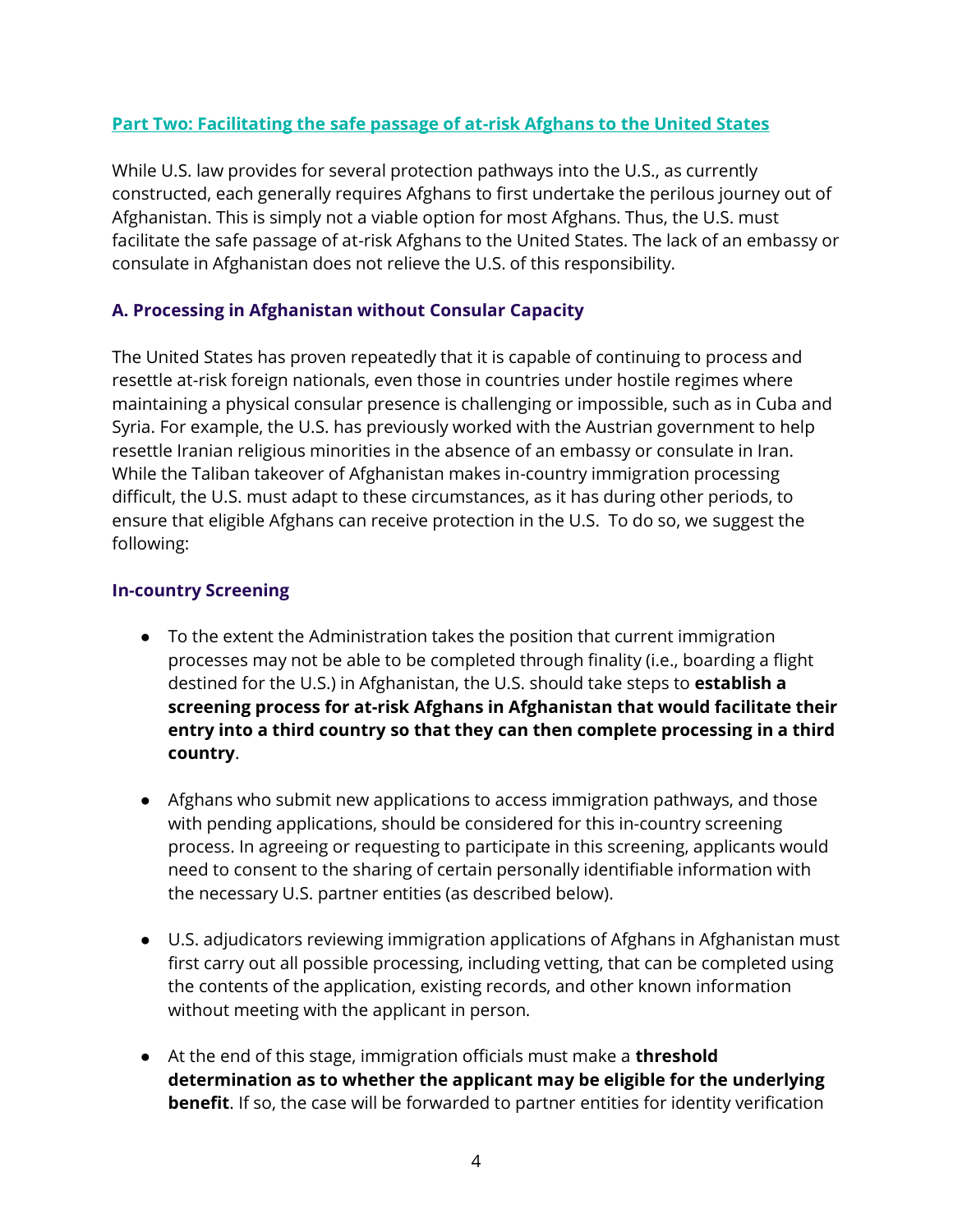(described below). For example, an adjudicator reviewing a humanitarian parole application can, based on a review of the file, determine that urgent humanitarian reasons exist to justify an authorization of parole. SIV applications can meet this threshold after receiving Chief of Mission (COM) and U.S. Citizenship and Immigration Services (USCIS) Form I-360 approval. Approved family reunification petitions will meet the threshold. Refugee referrals, particularly those made through the Afghan P2 Refugee Program, can be verified for potential eligibility by reviewing the employer referral and other facts known to the adjudicator.

# **Identity Verification**

- After an applicant's threshold eligibility for a protection pathway is confirmed, the applicant will need to **verify their identity and possession of an Afghan passport or** *tazkira* **(a national identification card) and potentially submit biometrics that can be used to facilitate travel to a third country** for further processing by the United States. To carry out these functions in the absence of a U.S. physical presence in Afghanistan, the U.S. should leverage international organizations, such as the International Organization for Migration (IOM), the UN Refugee Agency (UNHCR), and the International Committee of the Red Cross (ICRC), as well as the diplomatic resources of select countries present in Afghanistan, if possible. Specifically, the U.S. should share case information of screened-in Afghans with partner entities in Afghanistan, who will meet in person with each applicant to complete this step.
- The U.S. should also work with these partner entities to **allow for alternate methods of evidencing identity** for cases where the Afghan is not in possession of a current Afghan passport or *tazkira* and where obtaining one would put their lives in danger, similar to how the UNHCR will issue [identity documentation](https://www.unhcr.org/registration-guidance/chapter5/documentation/) in extraordinary circumstances. Many at-risk Afghans did not have passports issued by the previous government, find it unsafe to seek "official" documentation from the Taliban, have passports that expired, or had their documents destroyed during the American withdrawal and Taliban takeover.
- The U.S. must expend significant diplomatic efforts to encourage, incentivize, or demand that international organizations take on these additional responsibilities and that the Taliban allow these entities to operate free from undue interference.

#### **Facilitating Travel to Third Countries**

● Even where the U.S. government does not require a passport for immigration processing, transit countries generally will require individuals requesting entry into their territory to have a passport. The U.S. government must **issue guidance clarifying that obtaining a passport from the Taliban and payments for other**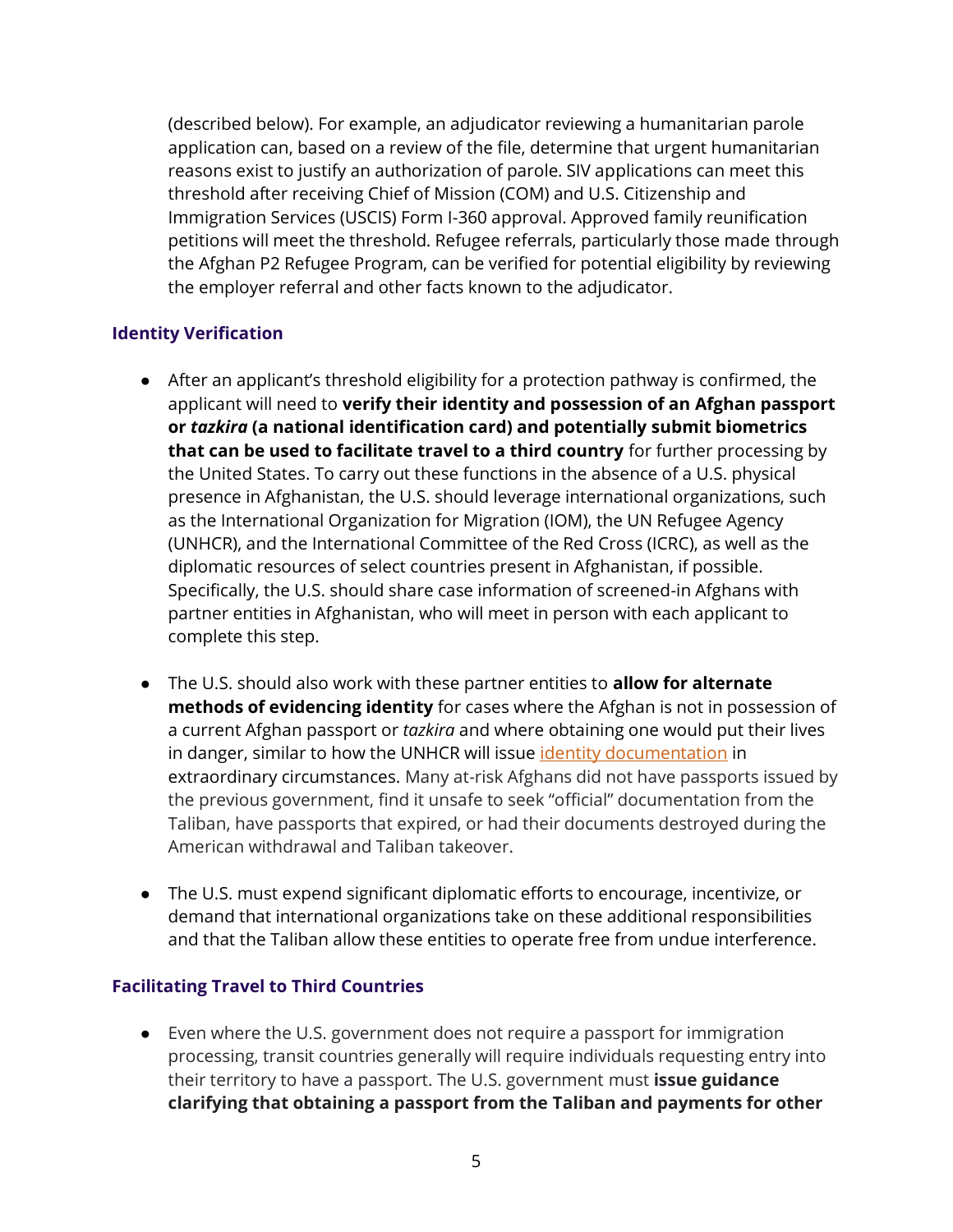# **basic governmental services (such as utilities and taxes) and transit will not trigger a ground of inadmissibility**.

- After the U.S. has completed a threshold screening and a partner entity in Afghanistan has met in person with the applicant to verify identity and obtain biometrics, the U.S. should coordinate with the Afghan national to schedule an appointment at a U.S. embassy or consulate in a third country. **Evidence of this consular appointment will be used to facilitate travel** to a third country.
- For those Afghans who the U.S. will issue visas without additional in-person processing at a U.S. embassy or consulate, the U.S. should expand the use of electronic visas or e-visas to facilitate transit into a third country and onward travel.
- To ensure safe passage out of Afghanistan, the U.S. must conduct persistent, serious, high-level **diplomacy with neighboring and other third countries,** *de facto* **authorities** (i.e., Islamic Emirate of Afghanistan, Taliban), allies, and other actors to ensure that airport and land border access is available for a time sufficient to allow for immigration processing to those who have a U.S. consular appointment and an Afghan passport, *tazkira*, or other partner-entity-issued identity documentation.

## **B. Humanitarian Pathways for Afghans in Third Countries**

In exchange for allowing certain at-risk Afghans to transit into third countries, the U.S. must make and stand by assurances that the overwhelming majority of those Afghans will be quickly transported out of the country. This should be as little as 30 to 90 days. **The longer that Afghans wait, the more likely that those third countries will close their airports and borders.** In most cases, with current staffing and resources, immigration processing cannot be completed within a sufficiently short period of time to assuage these thirdcountry concerns.

Thus, the third countries to which the U.S. facilitates travel should be those that will allow the U.S. to surge resources to maintain a sufficient presence of civilian and/or military personnel to conduct medical and COVID-19 screening, security vetting, immigration processing, and the operation of evacuation flights to the U.S. or U.S. overseas facilities. And as Afghans await processing in third countries, the U.S. should **issue documentation**  so that authorities are aware that they are a priority for U.S. evacuation efforts and will not stay for an indeterminate period of time. Options for increasing transit from a third country to the U.S. through *refugee processing, consular processing*, and *humanitarian parole* are detailed below.

The U.S. should take steps to expedite family reunification processing for Afghan families separated due to the chaotic U.S. withdrawal. This includes prioritizing and resolving long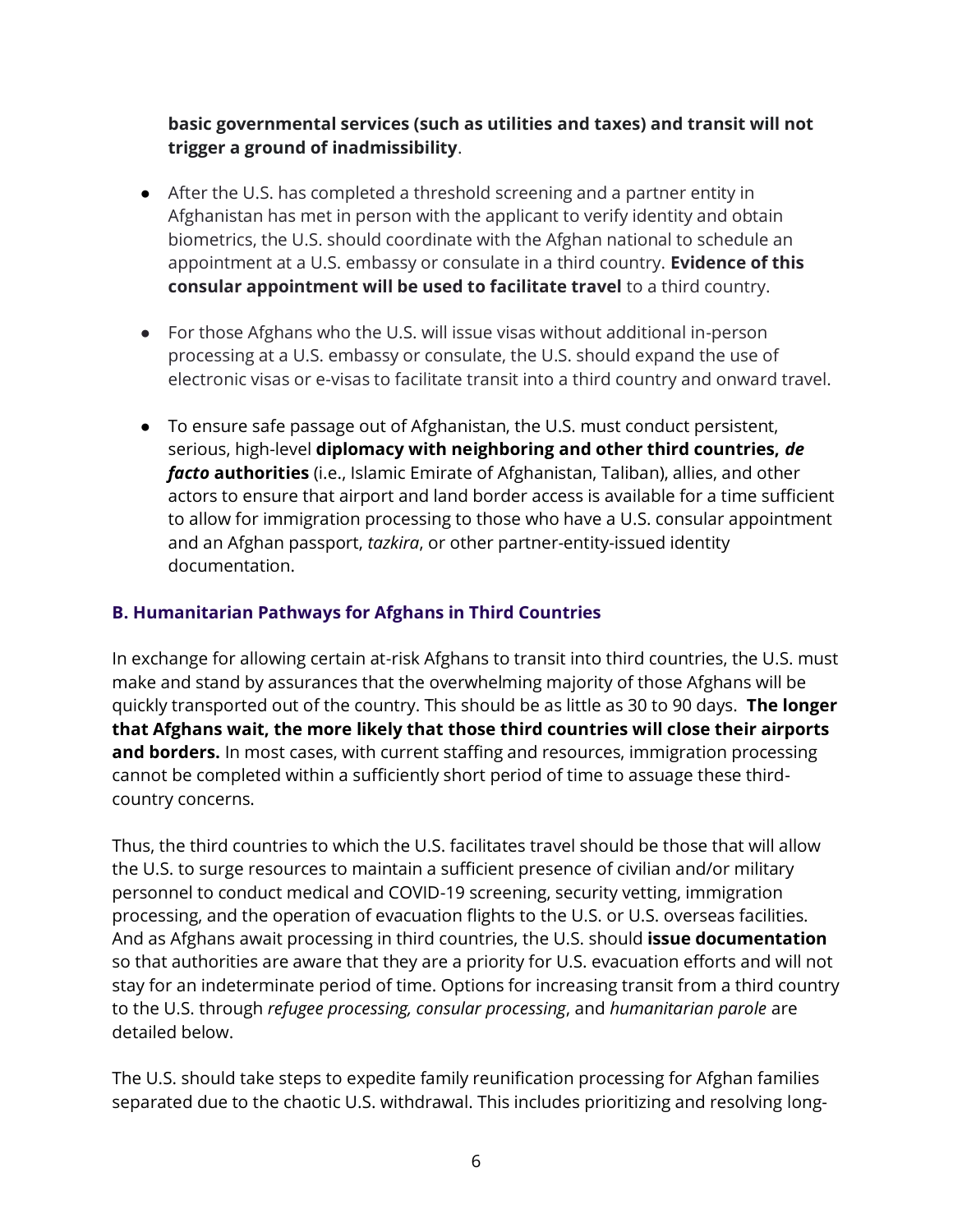standing backlogs in Forms I-130 (petitions for relatives) and I-730 (refugee/asylee relative petitions), as well as reuniting, for example, children or spouses who were unable to be evacuated alongside other family members prior to August 31, 2021.

#### **Refugee Processing**

Many of the at-risk Afghans in third countries will be eligible for U.S. refugee resettlement. For this to be a realistic option, the U.S. must devote the necessary resources and personnel to ensure timely processing, especially for the thousands of Afghans who fear persecution on account of their U.S. ties and have been referred to the Priority 2 (P-2) refugee program for U.S.-affiliated Afghans.

Included in this surge of resources for at-risk Afghans referred to the refugee program must be an **immediate investment in the Resettlement Support Centers (RSCs)**, especially those charged with the Middle East and North Africa (MENA), Eurasia, and South Asia, with a particular emphasis on Pakistan due to the lengthy land border with Afghanistan. Moreover, RSC Eurasia's experience with Lautenberg parolees should be leveraged to provide expedited screening and processing.

To expedite cases once RSCs have made them ready for an interview, **USCIS refugee officers should be located onsite or near new and expanded RSC locations and overseas U.S. government facilities** to provide refugee eligibility determinations. These refugees can then be flown to U.S. military or other government facilities to await security vetting and then be admitted into the U.S. as refugees. In establishing this mechanism, the U.S. should review lessons learned from a similar expedited refugee program for Kosovars in 1999. In that example, U.S. refugee adjudicators interviewed potential evacuees in Macedonian camps before they were flown to Fort Dix, New Jersey, to wait for the completion of security vetting.

Further steps should be taken to **improve the refugee process** for Afghan refugees. This includes implementing guidance that provides flexibility and accommodations for the lack of physical documentation Afghan refugees may have, especially if identity or professional affiliation can be evidenced through other methods. Also, for the P-2 program, the U.S. should implement a common referral form and one central U.S. clearinghouse for incoming referrals. Referring organizations should not have to navigate differing referral processes for different federal agencies. Finally, in addition to increasing RSC capacity, the U.S. should invest in the full-time staff and resources at the Departments of State and Homeland Security. This should include the provision of services and physical space by the State Department for USCIS staff and adjudication functions.

While working to avoid lengthy backlogs, the **U.S. should also seek to expand or clarify eligibility for the P-2 refugee program** to reflect the realities on the ground. For example,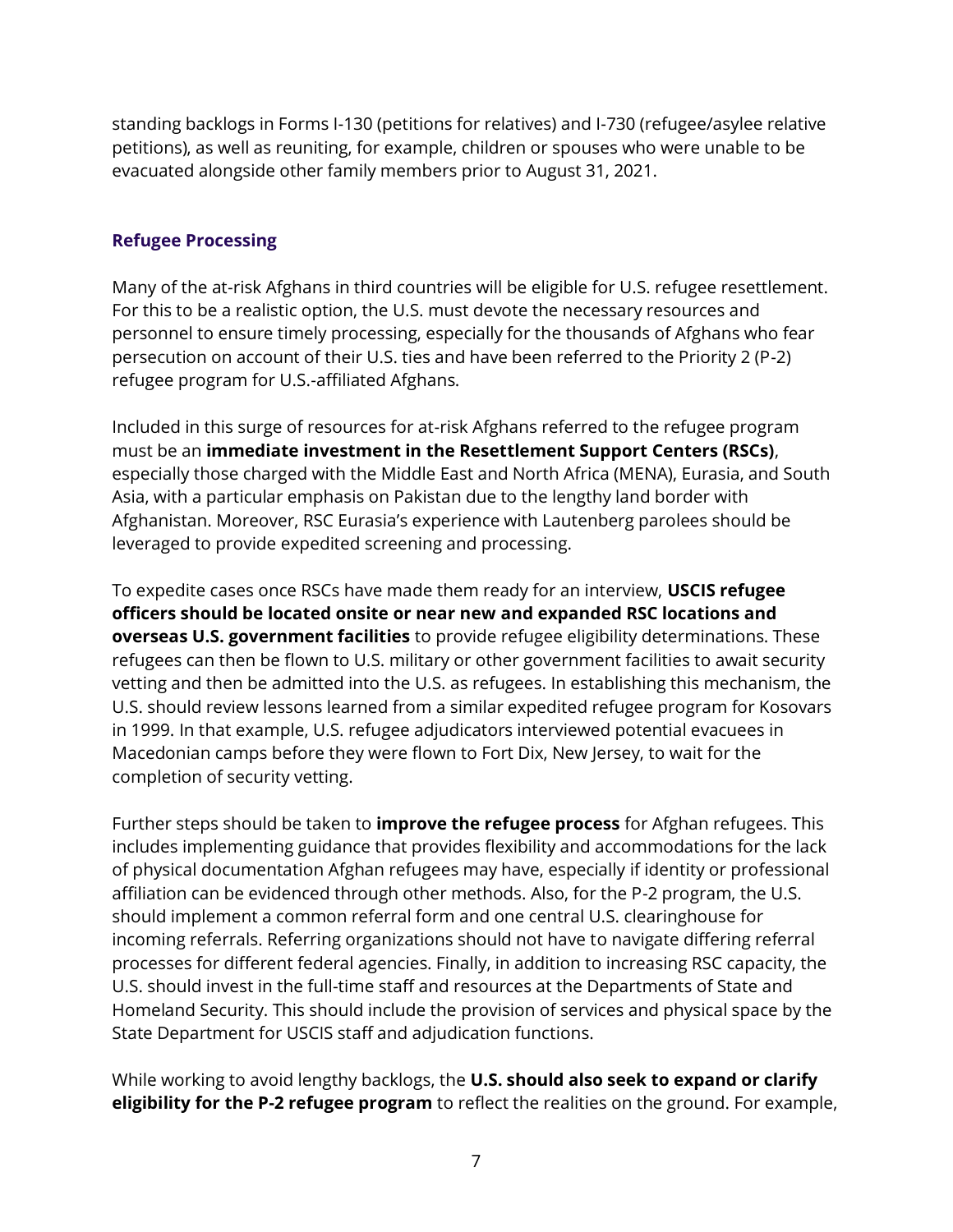the Administration should consider expanding eligible family relationships to include parents, siblings, and their immediate families. This is particularly needed for femaleheaded households or where women are sole wage-earners. The U.S. should also clarify that existing guidelines permit continued processing of cases for surviving eligible family members of deceased principal applicants. Finally, the U.S. should consider expanding the program to allow those who worked on sub-grants, sub-cooperative agreements, and subcontracts of USG-funded efforts to be eligible for the program.

Furthermore, consistent with the President's recent [Report to Congress on Proposed](https://www.state.gov/report-to-congress-on-proposed-refugee-admissions-for-fiscal-year-2022/)  [Refugee Admissions for FY2022](https://www.state.gov/report-to-congress-on-proposed-refugee-admissions-for-fiscal-year-2022/) (FY22 Report to Congress), the State Department should launch a **private sponsorship pilot program for refugees in early 2022**. Such a program would build on the recently announce[d Sponsor Circle Program for Afghans](https://www.state.gov/launch-of-the-sponsor-circle-program-for-afghans/) and expand U.S. refugee resettlement capacity by allowing U.S.-based organizations or groups to identify an Afghan refugee outside Afghanistan and refer them to the new Priority 4 (P-4) privately sponsored refugees category described in the FY22 Report to Congress. This could include former employees, extended family members, friends, etc. Sponsors would then provide the financial and logistical support to welcome them to the United States.

# **Consular Processing**

**The U.S. must increase consular capacity and allow for immigrant visa processing at all U.S. embassies** in countries hosting at-risk Afghans. For the latter, the State Department should use its existing procedures to designate a sufficient number of specific consular posts for Afghan immigrant visa applications, as it has done for applicants of other ["homeless nationalities," which it defines as](https://fam.state.gov/fam/09FAM/09FAM050404.html) individuals from "a country in which the United States has no consular representation or in which the political or security situation [precludes in-country consular staff from processing visas]." Such arrangements currently exist for Cubans, Eritreans, Iranians, Libyans, Somalis, South Sudanese, Syrians, Venezuelans, and Yemenis. Afghan nationals fall squarely within this definition, and the U.S. should **urgently identify posts that can process their visa applications even while they remain physically present in Afghanistan**. Creating a virtual embassy, akin to the [U.S. virtual embassy in Iran,](https://ir.usembassy.gov/) could also allow the U.S. to carry out some of the processing tasks previously performed at Embassy Kabul.

Increased consular capacity should be used to facilitate humanitarian parole requests adjudicated by USCIS, make refugee referrals to USRAP, conduct post-COM SIV interviews, as well as interviews and issuance of travel documents to beneficiaries of family reunification petitions, and assist in the visa processing of other Afghans, such as those who were selected in the diversity visa lottery.

#### **Special Immigrant Visa Processing**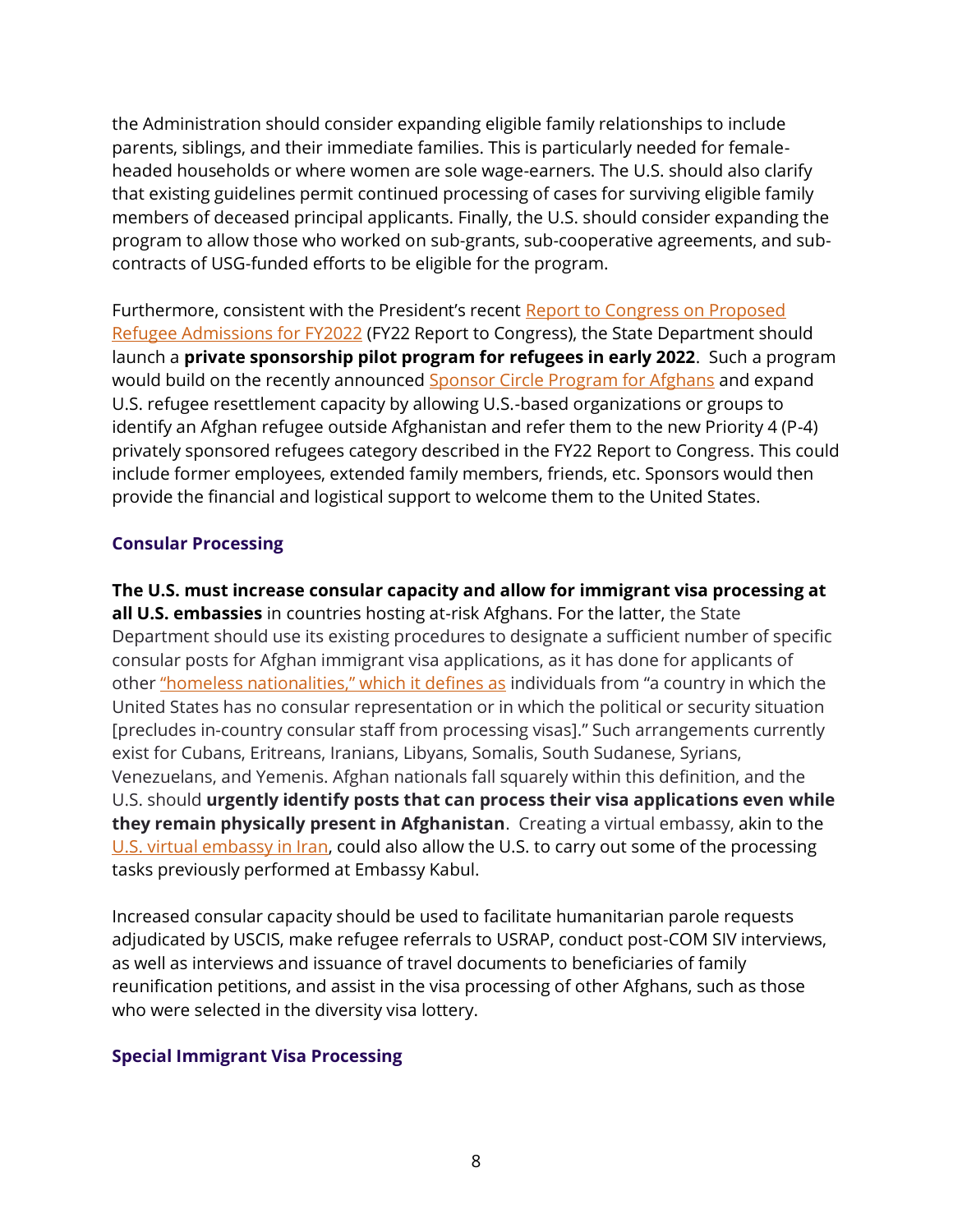The Administration must continue expediting the processing of Special Immigrant Visas and streamline an application process that has long been bottlenecked by bureaucratic and procedural inefficiencies. Those long-standing and unlawful systemic delays resulted in **tens of thousands of SIV-eligible Afghans being left behind** after the U.S. evacuation. Thus, all relevant government staff should be reminded of the Congressional mandate that Departments of State and Homeland Security adjudicate SIV applications within nine months.

All SIV processing steps prior to the consular interview (i.e., Chief of Mission approval, USCIS approval of Form I-360) can and should continue regardless of the applicant's location. Moreover, the U.S. must conduct **proactive outreach to Afghan SIV applicants** to facilitate the expeditious transfer of case files to consular posts in third-country locations, so that visa interviews can be scheduled as soon as possible. This transfer should be driven by where the applicant can travel and not other external factors.

Other steps the U.S. should take include:

- Ensuring that the possibility of deferring medical exams and issuing e-visas for certain final-stage SIV applicants authorized under [recent legislation](https://www.govinfo.gov/content/pkg/PLAW-117publ31/pdf/PLAW-117publ31.pdf) is applied to Afghan SIV applicants, regardless of location - not just those in Afghanistan, as the statutory language contains no such limitation.
- Streamlining communications with SIV-eligible Afghans and ensuring that they receive clear and current guidance from the Department of State. This includes **providing accurate guidance on all U.S. government web pages** and better training for National Visa Center (NVC) staff on the urgent need for quick and appropriate responses to emails. It also includes providing a point of contact at the Department of State for people who had pending visa applications in Kabul.
- Increasing USCIS staffing to address new delays and backlogs in receipting and adjudicating Form I-360 petitions, which USCIS uses to classify applicants as special immigrants, as well as increasing NVC staffing to address delays in receipting and forwarding new SIV applications. New delays in these steps together add months to an already-delayed process.
- Increasing staffing of public-private SIV employment verification efforts, such as Project Rabbit, to first address delays in verification processes and then expand the process to contracts with other agencies like USAID and to allow for affirmative outreach to contractors.

#### **Humanitarian Parole**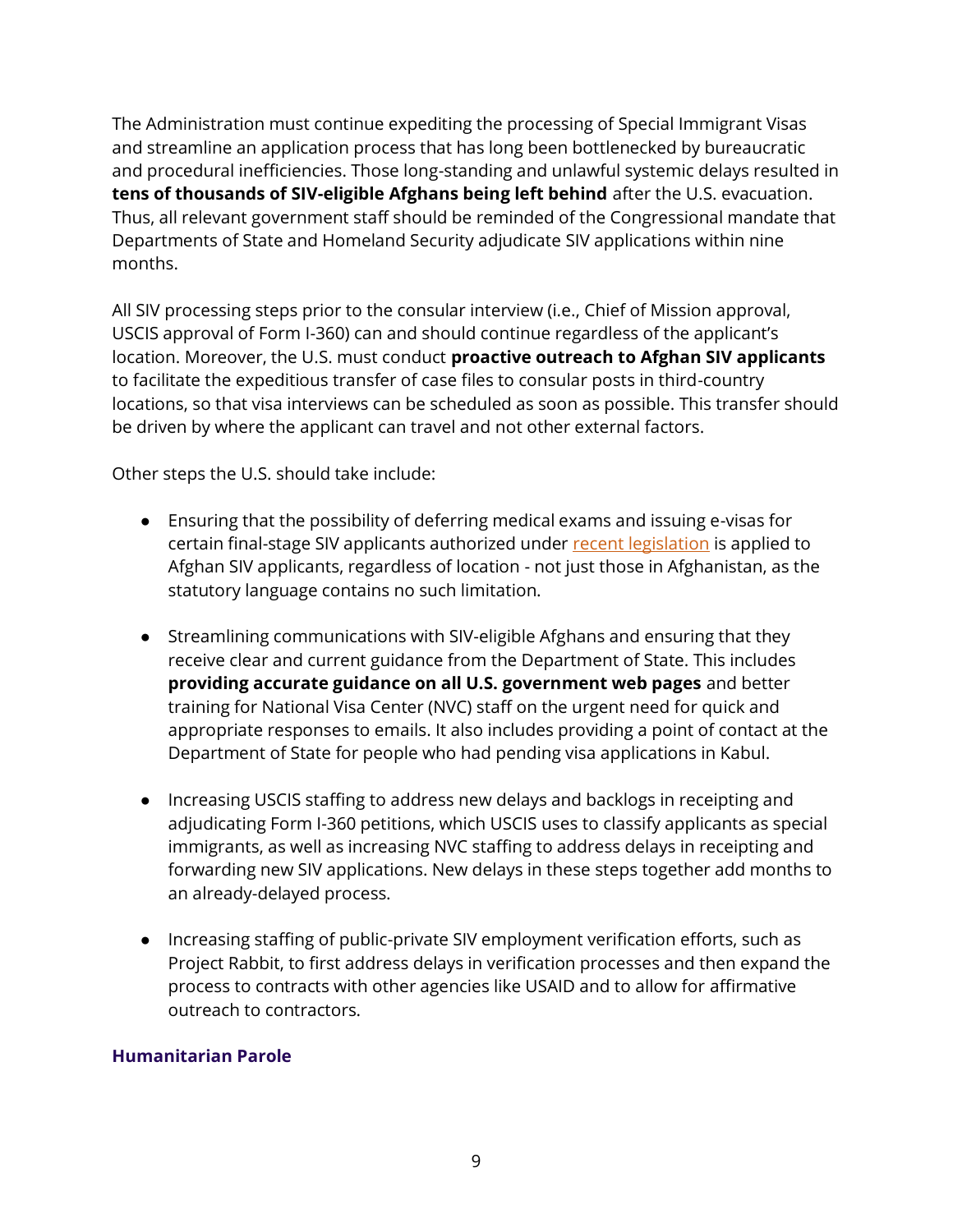While parole is not a permanent immigration status, it allows individuals to enter the U.S. on a case-by-case basis for urgent humanitarian reasons or significant public benefit. There is a long and successful precedent for paroling in vulnerable foreign nationals during and subsequent to U.S. military withdrawals, most notably during Operation New Life at the end of the Vietnam War.

A vacuum of viable options for the ongoing evacuation of at-risk Afghans has led to an unprecedented surge in filings of individual humanitarian parole applications with USCIS. USCIS is now facing tens of thousands of pending requests - with the U.S. government rendering itself unable to adjudicate any applications for Afghans in Afghanistan because the current process requires an in-country component.

Until a screening mechanism (as described above) is in place such that Afghans with grantable humanitarian parole applications can have their transit to a third country facilitated by the United States, USCIS should **transparently communicate with the public** on the efficacy of humanitarian parole applications for Afghans in Afghanistan. Countless Afghans have placed hope and invested limited resources without any acknowledgment from USCIS on the possibility of success.

Furthermore, USCIS should **not collect fees** from humanitarian parole applications if it is not adjudicating any applications for Afghans in Afghanistan. USCIS should also broadly grant fee waiver applications for humanitarian parole applicants. Lastly, USCIS should modify [regulations](https://www.law.cornell.edu/cfr/text/8/212.5) and policy to de-emphasize the need for a financial sponsor, akin to how the agency processes humanitarian parole requests made by federal agencies.

The [statute](https://uscode.house.gov/view.xhtml?req=(title:8%20section:1182) allows parole for refugees where there are "**compelling reasons** in the public interest" that require it. Given the situation in Afghanistan, USCIS must issue guidance to adjudicators that limit or restrict a finding that an at-risk Afghan does not present the requisite compelling reasons. This interpretation of compelling reasons, to allow for parole in cases of civil conflict and targeted harm, is consistent with the [latest publicly available](https://refugeerights.org/wp-content/uploads/2020/04/HP-FOIA-min.pdf)  [USCIS training documentation](https://refugeerights.org/wp-content/uploads/2020/04/HP-FOIA-min.pdf) for humanitarian parole adjudicators.

While humanitarian parole is determined on a case-by-case basis, designated or categorical parole programs use pre-set criteria to give groups expedited access and processing. Thus, **USCIS should commit to the creation of a designated humanitarian parole program** to guide and expedite the review of parole petitions for at-risk Afghans. Such a parole program could allow USCIS to more evenly distribute workload between directorates (shifting some responsibilities away from the International and Refugee Affairs Division, for example) and focus more resources on cases that need more individualized attention. For example, there are already tens of thousands of parole applications for Afghans in the backlog and only a handful of individuals available to adjudicate them.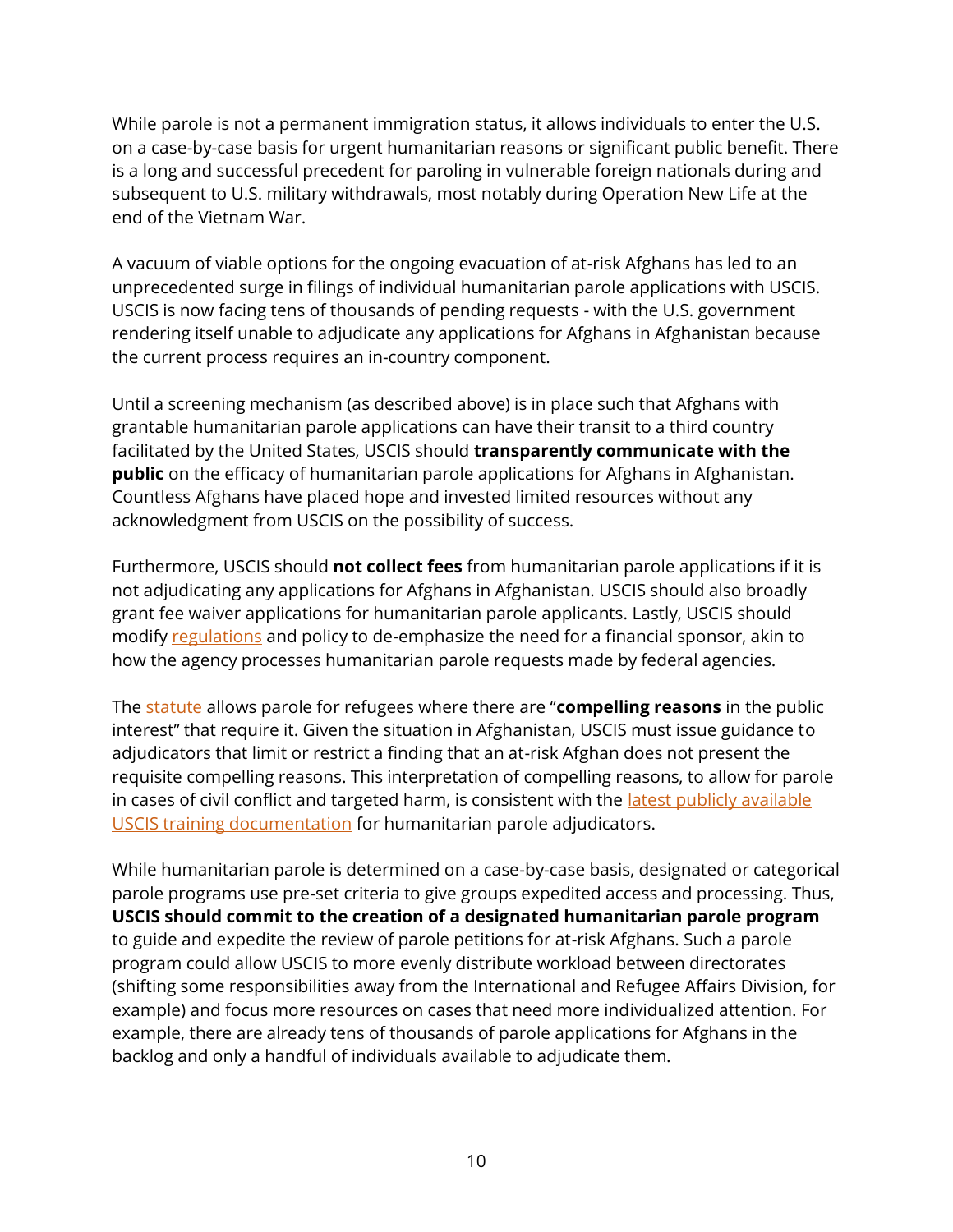● At a minimum, this new parole program should include Afghans, regardless of location, who are beneficiaries of approved immigration petitions, and those with COM approval in their pending SIV applications (while continuing to expedite the post-COM process per the recommendations above). This program should also include certain Afghans who were referred to USRAP, including those referred through the **Priority 2 (P-2) designation for Afghan nationals** for whom compelling reasons exist to expedite their flight from Afghanistan or a third country before refugee processing can be completed.

With equal urgency, the U.S. must take immediate steps to use U.S. Customs and Border Protection's parole authority to **parole the thousands of Afghans who were evacuated** from Afghanistan on flights facilitated by the U.S. government out of HKIA but **operated by foreign governments and private charters**. These efforts were often spearheaded by veterans, members of Congress, U.S.-based organizations, and other allies. These actors stepped in to bridge a gap in U.S. government capacity to bring thousands of U.S.-affiliated Afghans to immediate safety. However, because these Afghans were not flown to U.S. overseas military facilities, they continue to languish in third countries without prospects for emigration to the U.S. in the near future. In addition to the trauma inflicted on these Afghans, the present scenario harmfully encourages third countries to restrict access to future at-risk Afghans and potentially return those who are not being expeditiously processed out by the United States.

● To carry this out, the U.S. should conduct a threshold screening facilitated by U.S. embassies in third countries. It should then **move these evacuated Afghans to U.S. overseas government facilities to the spaces vacated by thousands of Afghans who were paroled into the United States**.

# **C. Transit of Afghans to and off U.S. Overseas Government Facilities**

In cases where the immigration processing for Afghans whose transit into a third country was facilitated by the U.S. will take longer than assurances provided to those third countries, the U.S. should transport these Afghans to U.S. overseas government facilities to continue security vetting and immigration processing outside the third country. Additional considerations include:

● The Administration must activate sufficient overseas capacity, including medical screening, at military bases and other government facilities and should take all effort to ensure that the duration of an Afghan's stay on an overseas facility is minimized. Afghans and their legal representatives should be provided regular status updates and sufficient information to understand the cause for any delay. Moreover, Afghans should not be transferred to facilities without explanation or to any facility not operated by the U.S. government. All overseas facilities housing Afghans should allow for broad access to service providers, legal representatives,